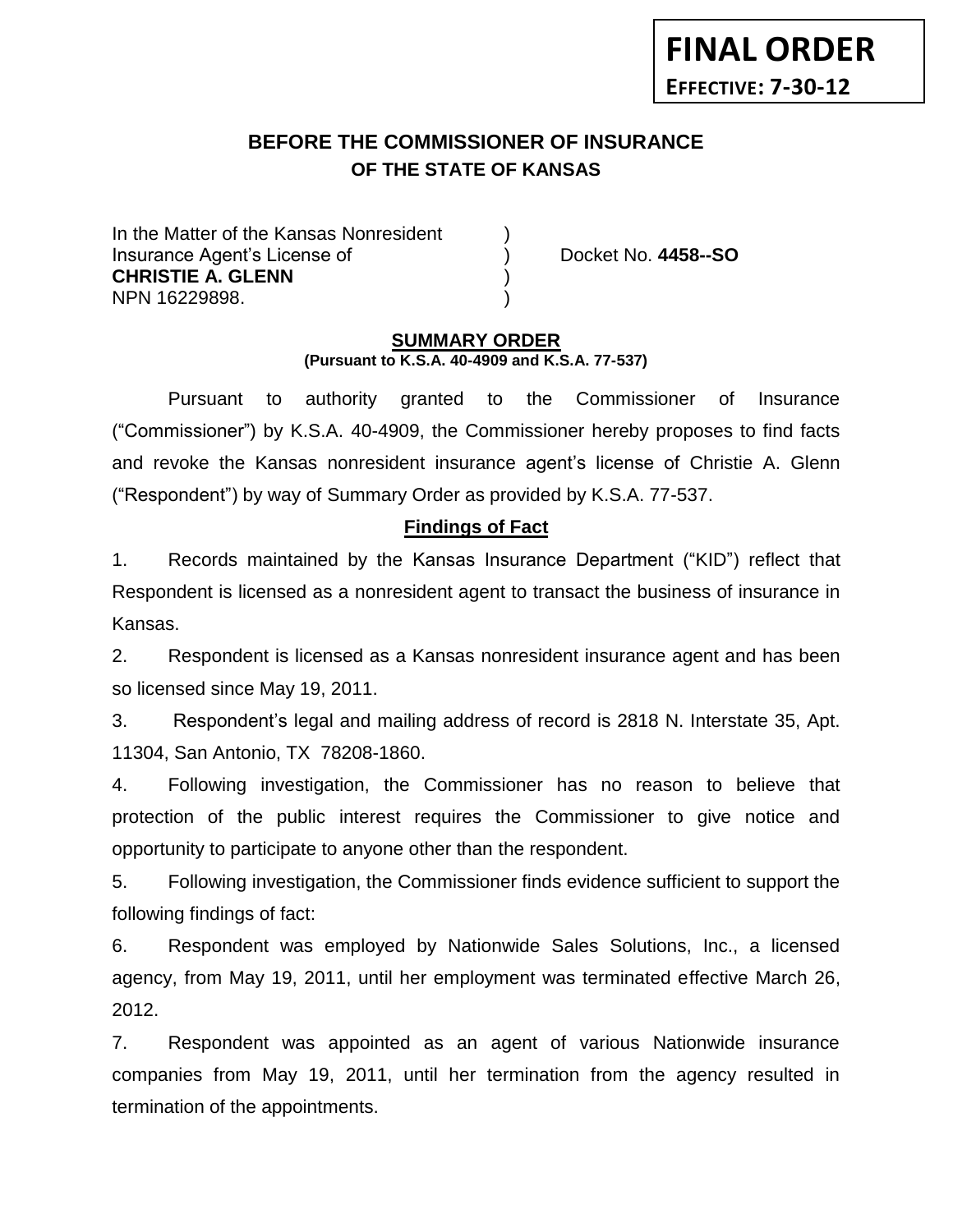8. Correspondence and supporting documents obtained from Nationwide reflect that Respondent worked full time for another employer while collecting short term disability benefits from Nationwide Mutual Insurance Company.

9. By letter of June 13, 2012, addressed to Respondent at her mailing address of record, counsel for KID summarized the foregoing facts and invited Respondent to reply in writing if she disputed the facts.

10. The United States Postal Service returned the letter as undeliverable/unable to forward.

# **Applicable Law**

11. K.S.A. 2011 Supp. 40-4909(a) provides, in relevant part:

"The commissioner may deny, suspend, revoke or refuse renewal of any license issued under this act if the commissioner finds that the applicant or license holder has: . . .

(2) Violated: (A) Any provision of chapter 40 of the Kansas Statutes Annotated, and amendments thereto, or any rule and regulation promulgated thereunder; . . . .

(8) Used any fraudulent, coercive, or dishonest practice, or demonstrated any incompetence, untrustworthiness or financial irresponsibility in the conduct of business in this state or elsewhere." K.S.A. 2011 Supp. 40- 4909(a).

12. K.A.R. §40-7-9 requires a licensed agent to report an address change to the Commissioner within 30 days. K.A.R. §40-7-9(f).

13. The Commissioner may revoke any license issued under the Insurance Agents Licensing Act if the Commissioner finds that the interests of the insurer or the insurable interests of the public are not properly served under such license. K.S.A. 2011 Supp. 40-4909(b).

# **Conclusions of Law**

14. The Commissioner has jurisdiction over Respondent as well as the subject matter of this proceeding, and such proceeding is held in the public interest.

15. The Commissioner finds, based on the facts contained in paragraph 8, that Respondent's license may be revoked pursuant to K.S.A. 40-4909(a)(8) because Respondent has used a fraudulent or dishonest practice in claiming and/or accepting disability benefits while working full time.

2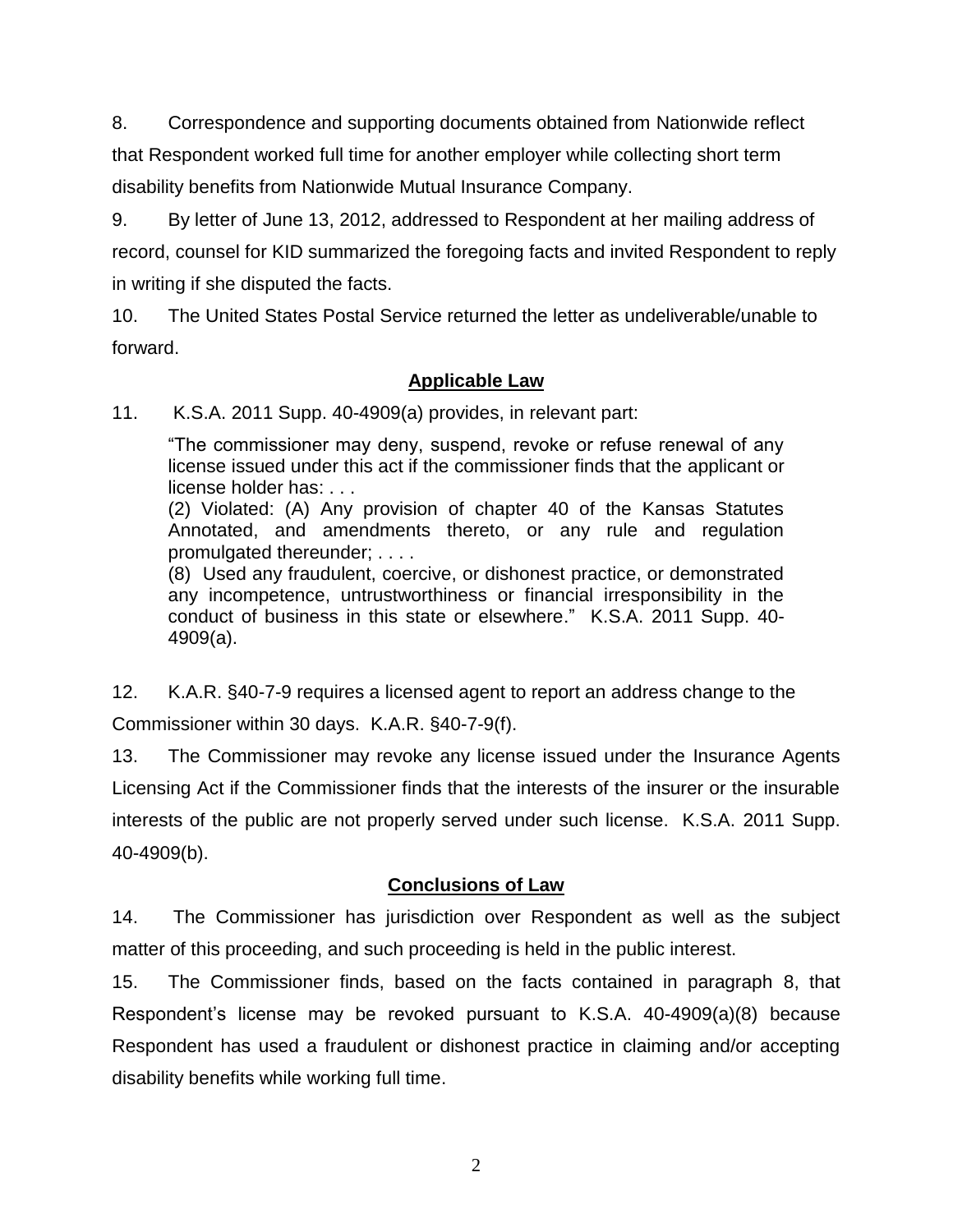16. In addition, the Commissioner finds that Respondent's license may be revoked pursuant to K.S.A. 40-4909(a)(2)(A) because Respondent has failed to notify the Commissioner of a change of address.

17. Based on the foregoing findings, the Commissioner concludes that sufficient grounds exist for the revocation of Respondent's insurance agent's license pursuant to K.S.A. 40-4909(a).

18. The Commissioner further concludes Respondent's license may be revoked pursuant to K.S.A. 40-4909(b) because such license is not properly serving the interests of the insurer and the insurable interests of the public.

19. Based on the facts and circumstances set forth herein, it appears that the use of summary proceedings in this matter is appropriate, in accordance with the provisions set forth in K.S.A. 77-537(a), in that the use of summary proceedings does not violate any provision of the law, the protection of the public interest does not require the KID to give notice and opportunity to participate to persons other than Respondent, and after investigation, KID believes in good faith that the allegations will be supported to the applicable standard of proof.

### **Policy to be Served**

20. Before issuing an insurance agent license, the Commissioner must determine that the applicant is qualified and has not committed any act that would be grounds for denial, suspension, or revocation. K.S.A. 40-4905(b). Further, the Commissioner may revoke any license issued under the Insurance Agents Licensing Act if the Commissioner finds that the interests of the insurer or the insurable interests of the public are not properly served under the license. The following action is necessary and appropriate to promote the security and integrity of the insurance business and protect insurance consumers by licensing, or continuing to license, persons or entities to sell, solicit, or negotiate insurance in the State of Kansas only if their conduct indicates they are both qualified and trustworthy.

**IT IS THEREFORE ORDERED BY THE COMMISSIONER OF INSURANCE THAT** the Kansas nonresident insurance agent's license of **CHRISTIE A. GLENN** is hereby **REVOKED. It is further ordered,** that **CHRISTIE A. GLENN** shall **CEASE and DESIST** from the sale, solicitation, or negotiation of insurance, doing any act toward the

3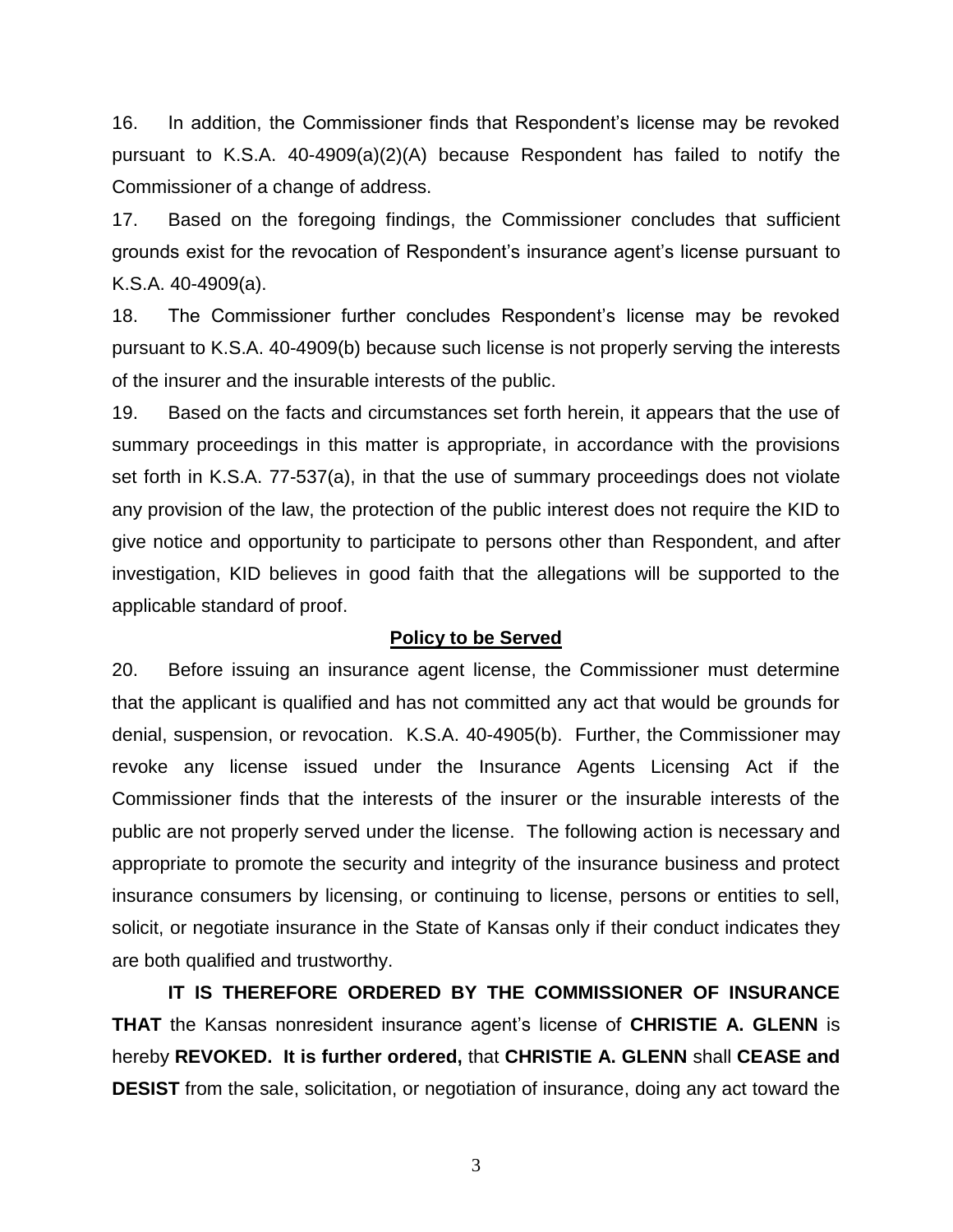sale, solicitation, or negotiation of insurance, and/or receiving compensation deriving from the sale, solicitation, or negotiation of insurance in Kansas or on Kansas risks through business conducted on and after the effective date of this order.

**It is further ordered**, pursuant to KSA 77-415(b)(2)(A), that this order is designated by KID as precedent.

**IT IS SO ORDERED THIS \_\_2nd\_\_ DAY OF JULY 2012, IN THE CITY OF TOPEKA, COUNTY OF SHAWNEE, STATE OF KANSAS.**



\_/s/ Sandy Praeger\_\_\_\_\_\_\_\_\_\_\_\_\_\_\_\_ Sandy Praeger Commissioner of Insurance

BY:

\_/s/ Zachary J.C. Anshutz\_\_\_\_\_\_\_\_\_\_ Zachary J.C. Anshutz General Counsel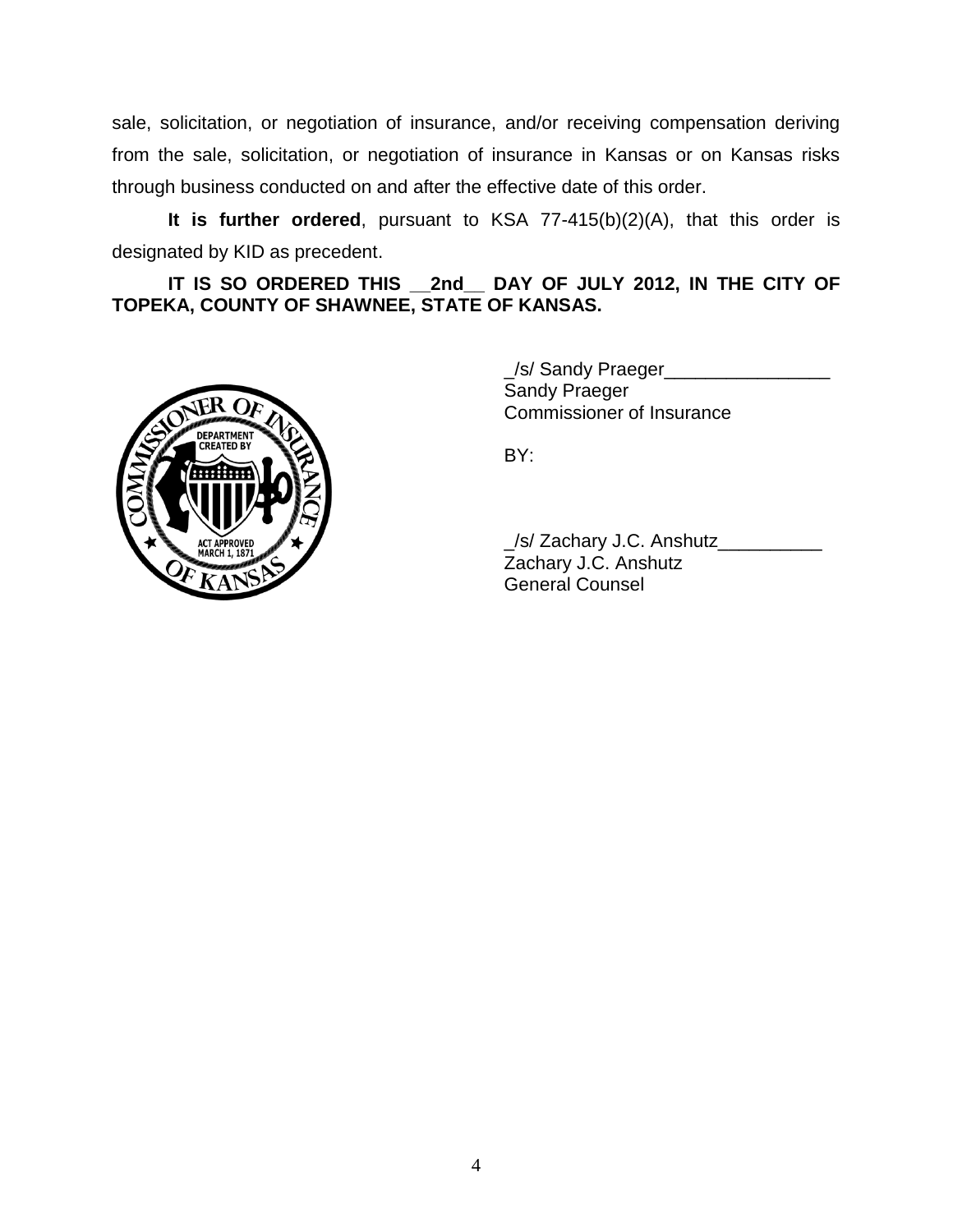### **NOTICE OF RIGHTS TO HEARING AND REVIEW**

**Within fifteen (15) days of the date of service of this Summary Order, Respondent** may submit a written request for a hearing pursuant to K.S.A. 77-537 and K.S.A. 77-542. Any request for a hearing should be addressed to the following:

Zachary J.C. Anshutz, General Counsel Kansas Insurance Department 420 S.W.  $9^{th}$  Street Topeka, Kansas 66612

If a hearing is requested, the Kansas Insurance Department will serve notice of the time and place of the hearing and information on procedures, right of representation, and other rights of parties relating to the conduct of the hearing.

**If a hearing is not requested in the time and manner stated above, this Summary Order shall become effective as a Final Order upon the expiration of time for requesting a hearing.** In the event Respondent files a Petition for Judicial Review, pursuant to K.S.A. 77-613(e), the agency officer to be served on behalf of the Kansas Insurance Department is

Zachary J.C. Anshutz, General Counsel Kansas Insurance Department  $420$  S.W.  $9<sup>th</sup>$  Street Topeka, Kansas 66612

### **Certificate of Service**

The undersigned hereby certifies that she served a true and correct copy of the above and foregoing **Summary Order** and accompanying **Notice of Rights** on this 2nd day of July 2012, by causing the same to be placed in the United States Mail, first class postage prepaid, addressed to :the following:

Christie A. Glenn 2818 N. Interstate 35, Apt. 11304 San Antonio, TX 78208-1860

> \_/s/ Brenda J. Clary\_\_\_\_\_\_\_\_\_\_\_\_\_\_\_ Brenda J. Clary Staff Attorney